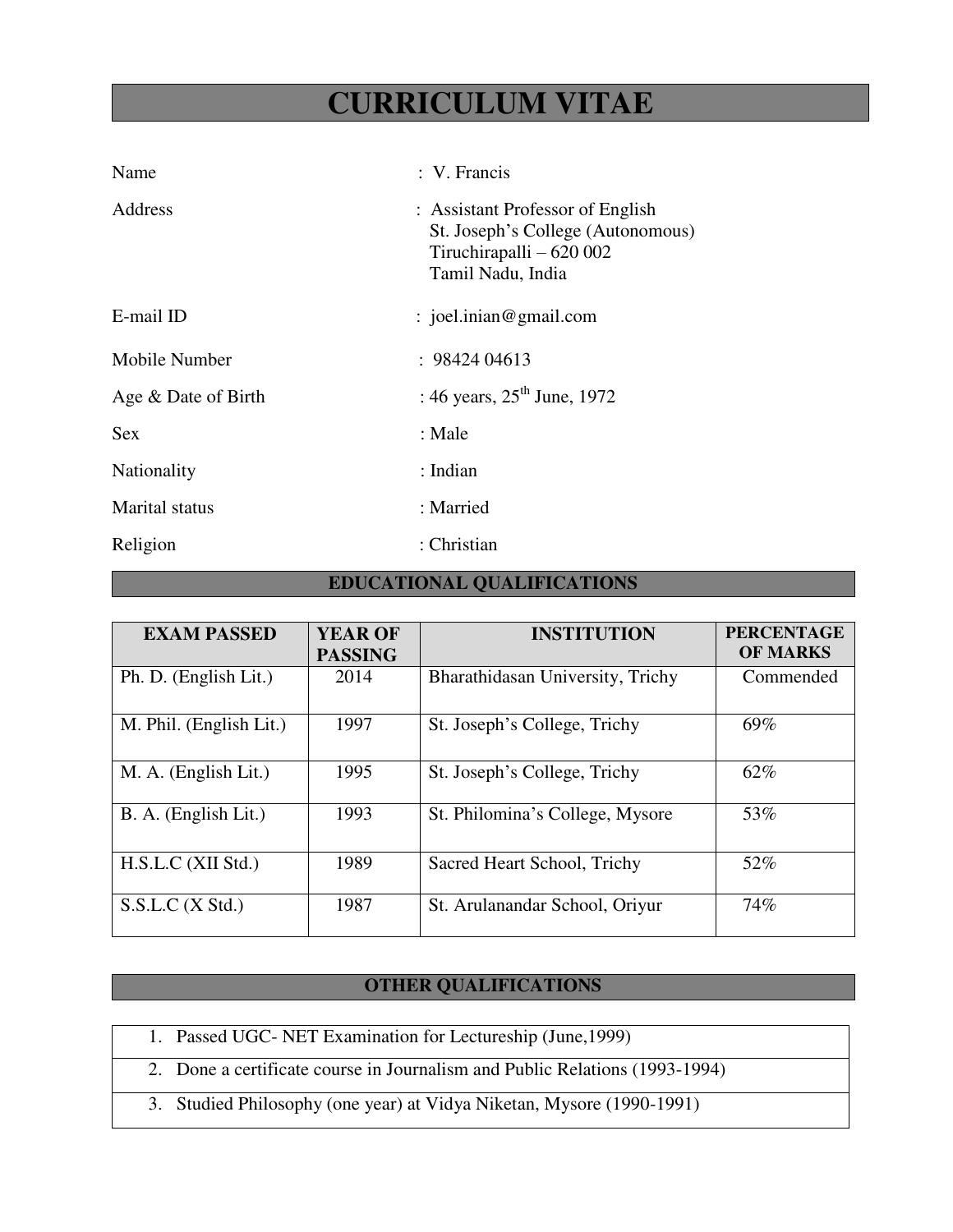### **WORK EXPERIENCE**

| S.No         | <b>Position Held</b>          | <b>Name of the Institution</b> | <b>Period</b>       |
|--------------|-------------------------------|--------------------------------|---------------------|
|              | <b>Assistant Professor of</b> | St.Joseph's College, Trichy,   | From July 2004 till |
|              | English                       | Tamil Nadu.                    | date                |
|              | Lecturer in English           | Arul Anandar College, Madurai, | From July 1999 to   |
|              |                               | Tamil Nadu.                    | April 2004          |
| $\mathbf{a}$ | Lecture in English            | St.Joseph's College, Kohima,   | From April1996 to   |
|              |                               | Nagaland.                      | December 1997       |

### **BOOKS EDITED & PUBLISHED**

- 1. *Stories for Life and Language*. Chennai: New Century Book House (P) Ltd., February 2018.
- 2. *Trend-Setter: An Interactive General English Textbook*. Delhi: Laxmi Publications (P) Ltd., 2015.
- 3. *Easy Steps to Effective English* (January, 2010).
- 4. *Spectrum of Skills in English.* Tiruchirappalli: Pogo Publishers, 2012.
- 5. Co-edited three text books for college students at Arul Anandar College, Karumathur.

### **PAPERS PUBLISHED**

- 1. "Freedom and its Pangs: A Study on Chaman Nahal's *Azadi*" (Published in *Hermes*)
- 2. " Communal Frenzy in Shiv K Kumar's *A River with Three Banks*" ( *Hermes*, Volume IV, Issue II, ISSN 0975-3516), 2012. Print.
- 3. The Predicament of Women in Girish Karnad's *The Fire and the Rain*: Exploring Gender Issues in Multi-Dimensional Approaches (Volume I, ISSN 0978-93- 81521-57-1), 2015. Print
- 4. Archetypal Criticism in the 'Palai' Songs of *Kurunthogai (Hermes,* Vol VII, Issue I, ISSN 0975-3516), 2015. Print.
- 5. Plight of Hijras in Mahesh Dattani's *Seven Steps Around the Fire (Hermes,* Vol IX, Issue II, ISSN 0975-3516), 2016. Print.
- 6. Complexities of Sexual Minorities in Mahesh Dattani's On A Muggy Night in Mumbai (*Roots*, Vol III, Issue IX, ISSN 2349-8684, Impact Factor 3.096), 2017. Print.
- 7. The Other Side of Freedom: A Study on Manohar Malgonkar's *A Bend in the Ganges* (*Roots*, Vol III, Issue XIV, ISSN 2349-8684, Impact Factor 0.811), 2017. Print.
- 8. Gender Bias in Mahesh Dattani's *Tara* (*Roots*, Vol III, Issue I, ISSN 2349-8684, Impact Factor 3.096), 2017. Print.
- 9. Signs of Silence: A study of A. K. Ramanujan's *Ecology* and Ernst Jandl's *Asleep* (*BODHI*, Vol I, Issue XI, ISSN 2456-5571, Impact Factor 1.014), 2017.Print.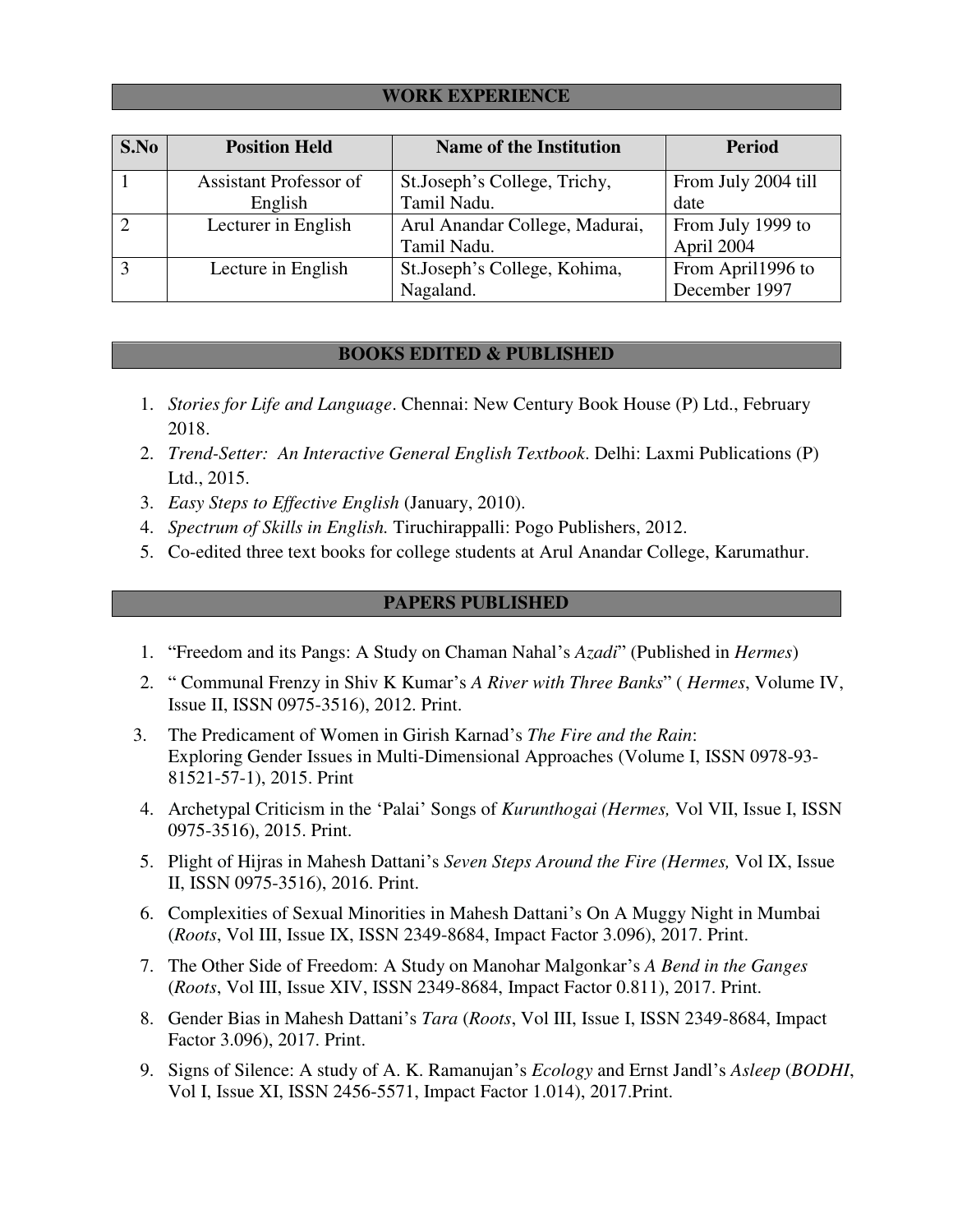- 10. Mahesh Dattani: Voice of the Despised (*IJELLH*, Vol V, Issue X, ISSN 2321-7065, Impact Factor: 5.7), 2017. Print.
- 11. Individual and the Society: A Study on Rohinton Mistry's *A Fine Balance* (*HERMES*, Vol X, Issue I, ISSN 0975-3516), 2017. Print.
- 12. The Theme of Alienation in the Select Novels of Arun Joshi (*HERMES*, Vol X, Issue I, ISSN 0975-3516), 2017. Print.

### **RESOURCE PERSON**

- 1. Trained the teaching staff of St.Mary's Nursery and Primary School, Devakottai on "Developing Communcation Skills in English" between  $2<sup>nd</sup>$  May 2009 and  $7<sup>th</sup>$  June 2009.
- 2. Gave training to the teaching staff of Pari Vallal Matriculation Hr. Sec School, Singampunari to develop their communication skills in English from 03-10-2009 to 20-02- 2009.
- 3. Special Lecture on "Common Errors in English" to the teaching staff of Mass College of Arts and Science, Kumbakonam on 27<sup>th</sup> August, 2009.
- 4. Special Lecture on " Easy Steps to Improve English Communicative Skills" to the students of Saratha Women's College, Perambalur on  $20<sup>th</sup>$  July, 2009.
- 5. Special lecture on "The Nuances of Pronunciation in English" to the students of Holy Cross College, Trichy.
- 6. Motivational Series talk on "Polish Your English" to the students of Selvam Arts and Science College (Autonomous), Namakkal on 13<sup>th</sup> February 2014.
- 7. Special Lecture on "Enjoy Your Enlgish" to the students of SR College, Tiruchirappalli.  $13<sup>th</sup>$  February, 2014.
- 8. "English Language for IBPS Exams" for B.Com. Students of St. Joseph's College, Tiruchirappali,  $17<sup>th</sup>$  February, 2015.
- 9. Guest Lecture on "Nuances of English Language" for the staff and students of Srinivasan College of Arts and Science, Perambalur on 17<sup>th</sup> July 2015.
- 10. Invited talk on "How to get through NET/SET" for the P.G. Students of Chidambaram Pillai College for Women, Manachanallur, 18<sup>th</sup> February 2016.
- 11. Chief Guest for the Valedictory Function of the literary club of Teivanai Ammal College, Villupuram, on  $23^{\text{rd}}$  March 2016.
- 12. Chief Guest for the Theatre Fest, Ananda College, Devakottai, 8<sup>th</sup> February 2017.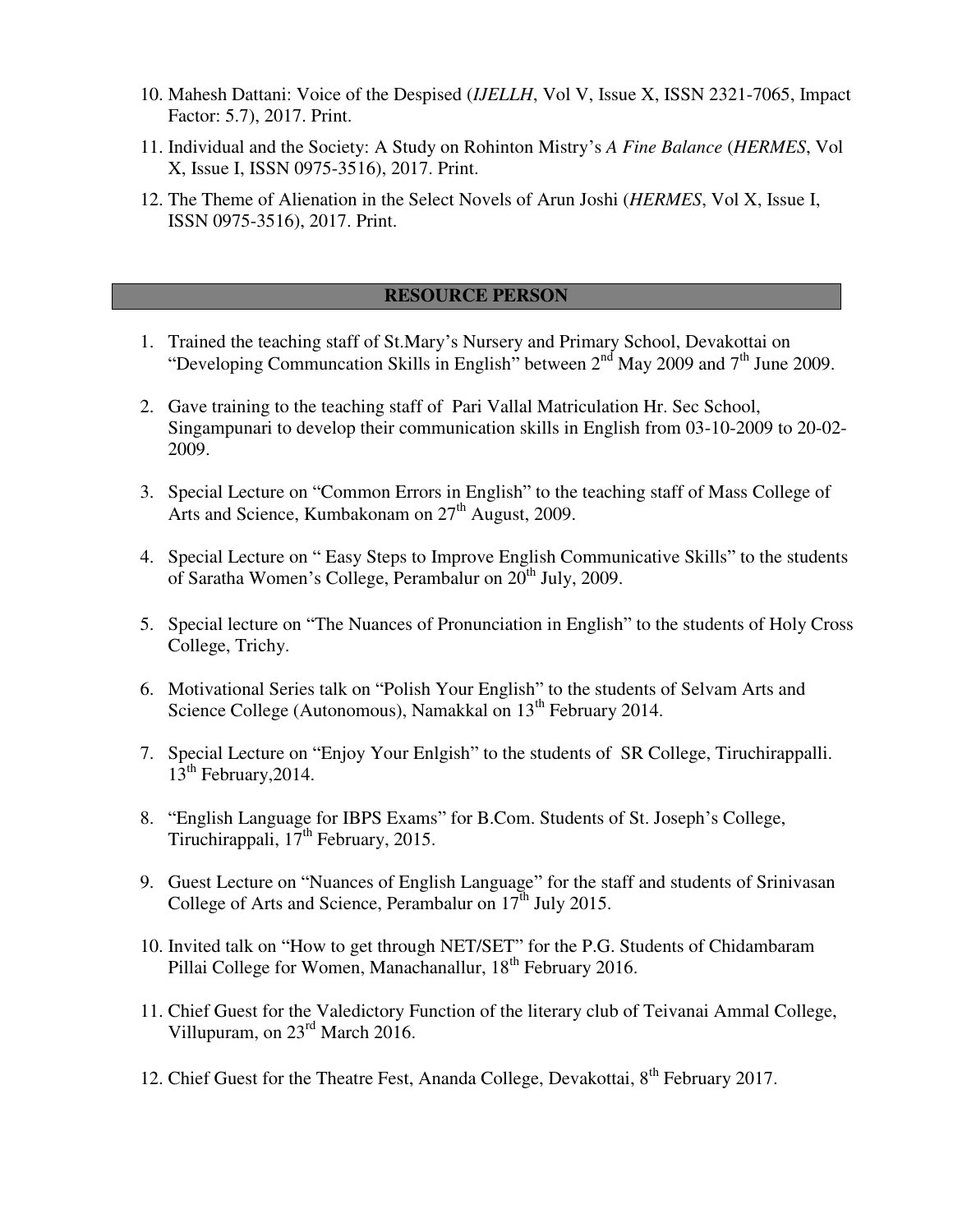- 13. Resource person for the Inaugural Function of English Literary Association and Delivered a Special Lecture on "English Language and Literature: A Bird's Eye View" conducted by Imayam Arts & Science College, Thuraiyur, on  $26<sup>th</sup>$  September 2017.
- 14. Special Lecture on "Partition and Literature" in the P. G. & Research Department of English (Aided), Jamal Mohamed College, Tiruchirappalli, on16<sup>th</sup> February 2018.
- 15. Chief Guest for the Inaugural of Readers Club and Special Lecture on "Reading Maketh a Full Man" in Dhanalakshmi Srinivasan Institute of Research and Technology, Perambalur, on  $19<sup>th</sup>$  July 2018.

### **AWARDS WON**

### **Name of the Award Communisty Communisty Communisty Communisty Communisty Communisty Communisty Communisty Communisty Communisty Communisty Communisty Communisty Communisty Communisty Communisty Communisty Communisty Commu**

1. Book Writer St. Joseph's College (Autonomous), Trichy March 2010 2. Book Writer St. Joseph's College (Autonomous), Trichy March 2013 3. Book Writer St. Joseph's College (Autonomous), Trichy March 2018

# **ORIENTATION & REFRESHER COURSES ATTENDED**

|             | <b>Name of the Programme</b>    | <b>Institution</b>                                                | Date          |
|-------------|---------------------------------|-------------------------------------------------------------------|---------------|
| $1_{\cdot}$ | <b>Orientation Course (NSS)</b> | Sri Avinashilingam Education Trust                                | 23.01.2003 to |
|             |                                 | Institutions, Coimbatore                                          | 01.02.2003    |
|             | 2. UGC Sponsored                | Bharathidasan University, Tiruchirappalli                         | 16.05.2008 to |
|             | <b>Orientation Course</b>       |                                                                   | 12.06.2008    |
| 3.          |                                 | UGC Sponsored Refresher Bharathidasan University, Tiruchirappalli | 21.09.2010 to |
|             | Course in English               |                                                                   | 11.10.2010    |
| 4.          | <b>UGC Sponsored Refresher</b>  | Bharathidasan University, Tiruchirappalli                         | 19.06.2018 to |
|             | Course in English               |                                                                   | 09.07.2018    |
|             | Language and Literature         |                                                                   |               |

### **PROGRAMMES ORGANIZED**

- 1. NET/ SET Coaching programme organized at the Diocese of Tiruchirapalli for Catholic students from December 2009 to February 2010
- 2. NET/ SET Coaching for the students of English from July 2012 to December 2012 at P.G. & Research Department of English, St. Joseph's College, Trichy
- 3. State Level Seminar for Students on "Social Concerns in Indian Literatures Translated into English", St. Joseph's College, Tiruchirappalli, January 2016
- 4. A One-Day National Seminar for Students on "Multifarious Voices of Indian Women Writers", St. Joseph's College, Tiruchirappalli, 30<sup>th</sup> November 2016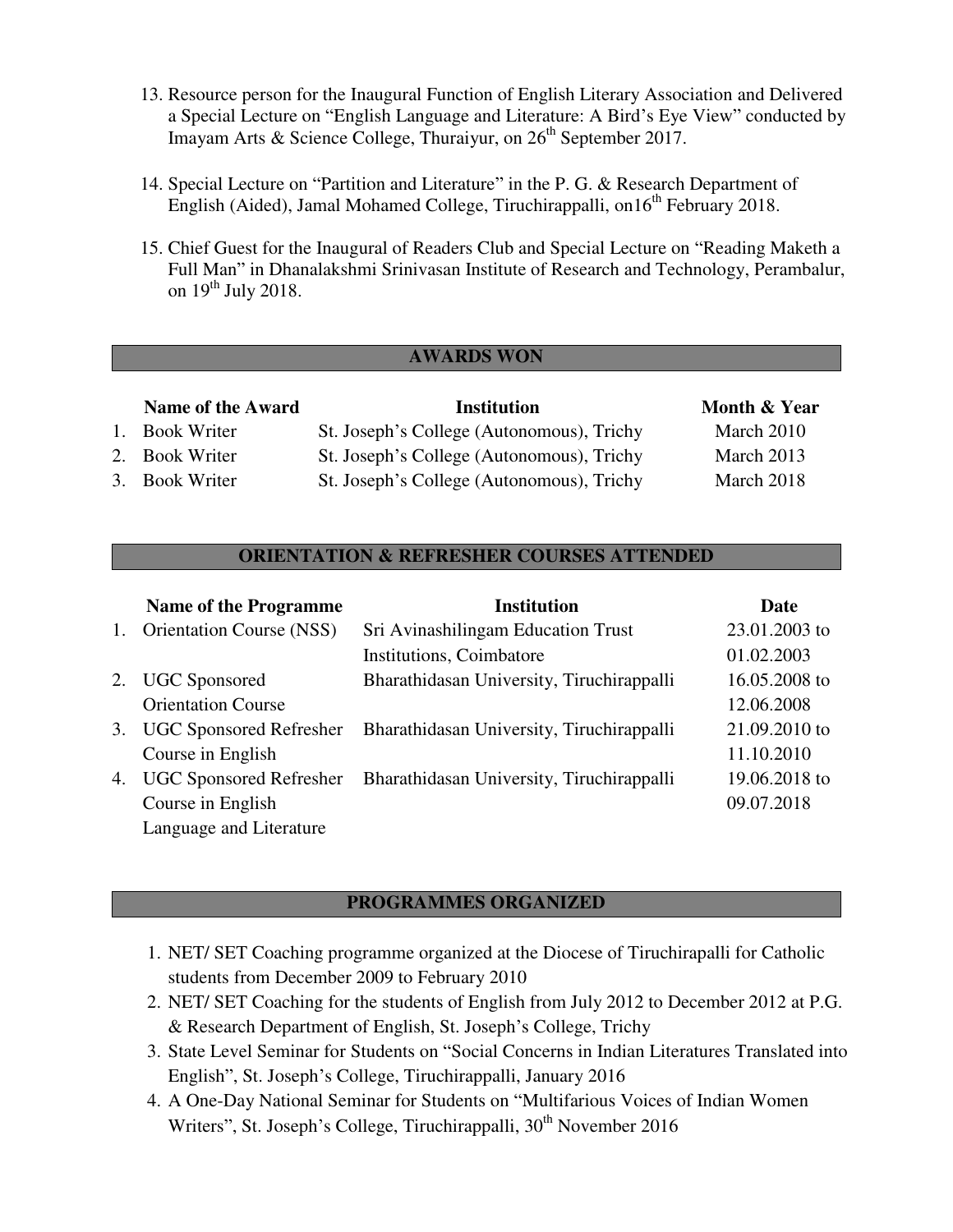5. A One-Day National Seminar for Students on "Literature of the Marginalised", St. Joseph's College, Tiruchirappalli, 09<sup>th</sup> February 2018

### **ADMINISTRATIVE POSITIONS HELD**

- 1. Additional Chief Superintendent of Examinations, St. Joseph's College, Tiruchirappalli,  $2011 - 2012$
- 2. Co-ordinator, PG and Research Department of English (Shift II), St. Joseph's College, Tiruchirappalli, from 2015 to 2018

### **RESEARCH GUIDANCE**

| <b>Course</b> | <b>Guided</b> | Guiding |
|---------------|---------------|---------|
| M. Phil.      | 45            |         |
| Ph. D.        | Nil           |         |

### **OTHER ACADEMIC & EXTRA CURRICULAR ACTIVITIES**

- Served as NSS (National Service Scheme) Programme Officer at Arul Anandar College, Madurai (from June 2002 to April 2004)
- Served as part time PG English teacher at AVM Hr. Sec. School., Peravoor (From August1998 to April1999)
- Worked as Assistant Director of the hostels at Arul Anandar College, Madurai
- Editor of the college magazine for two years at St.Joseph's College, Kohima. (2015 2017)
- Member of Board of Studies at Arulanandar College, Karumathur (2013 2016)
- Executive Editor, *Hermes* (An International Biannual Literary Research Journal), St. Joseph's College (Autonomous), Trichy (From June 2017)